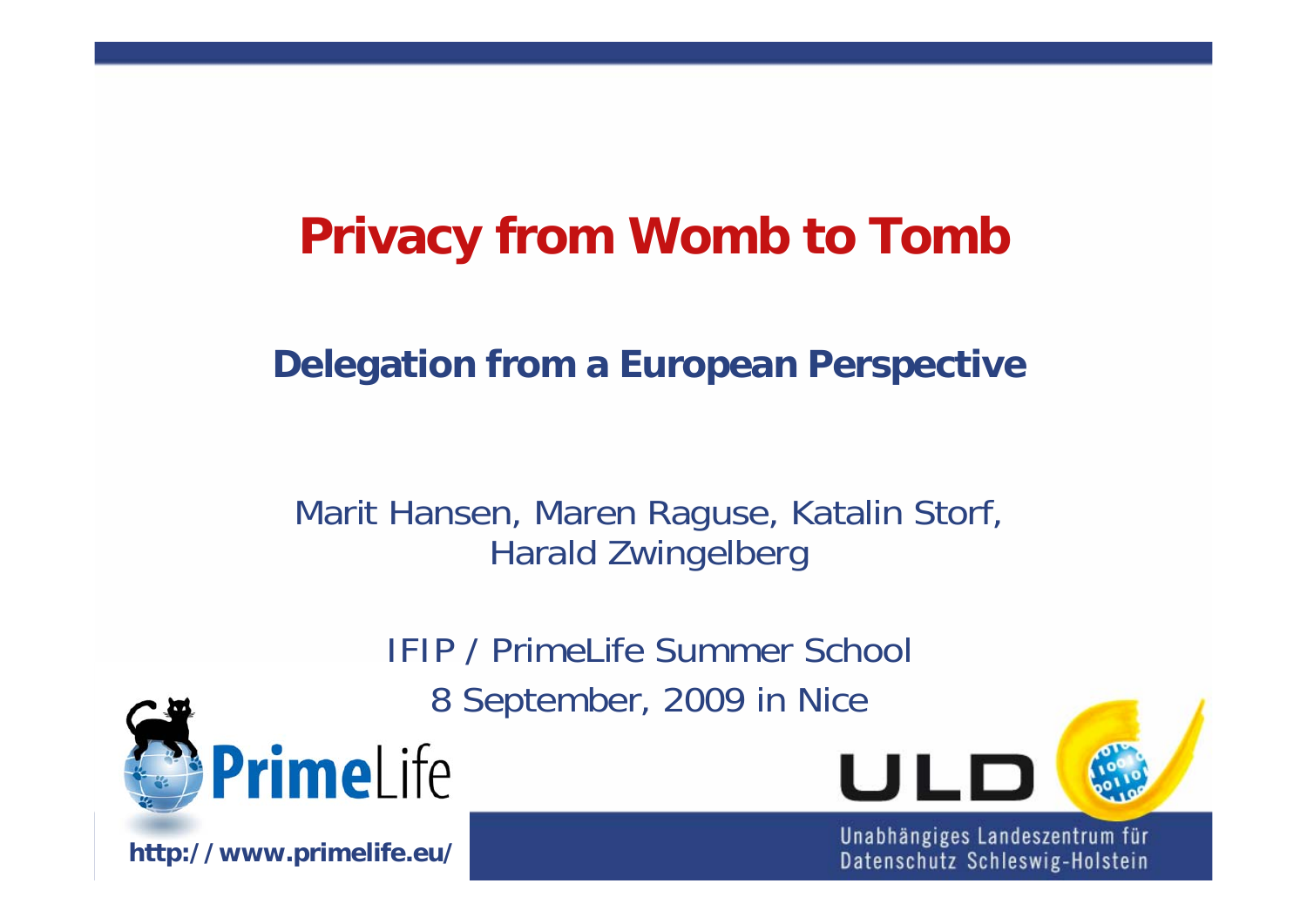



- •linkability of partial identities
- •lack of transparency
- •enforcing data subjects rights
- •anonymity and pseudonymity
- • advance in biometric identification
- $\bullet$ security of crypto algorithms
- $\Rightarrow$  user control
- ⇒ privacy-enhancing IDM, PETs
- • privacy for children, elderly and disabled persons
- enforcement of data subjects rights by for incapable persons
- •management of partial identities

identified problem:

 $\Rightarrow$  maintaining privacy in all stages of life

PrimeLife / IFIP Summer School 2009, Nice 2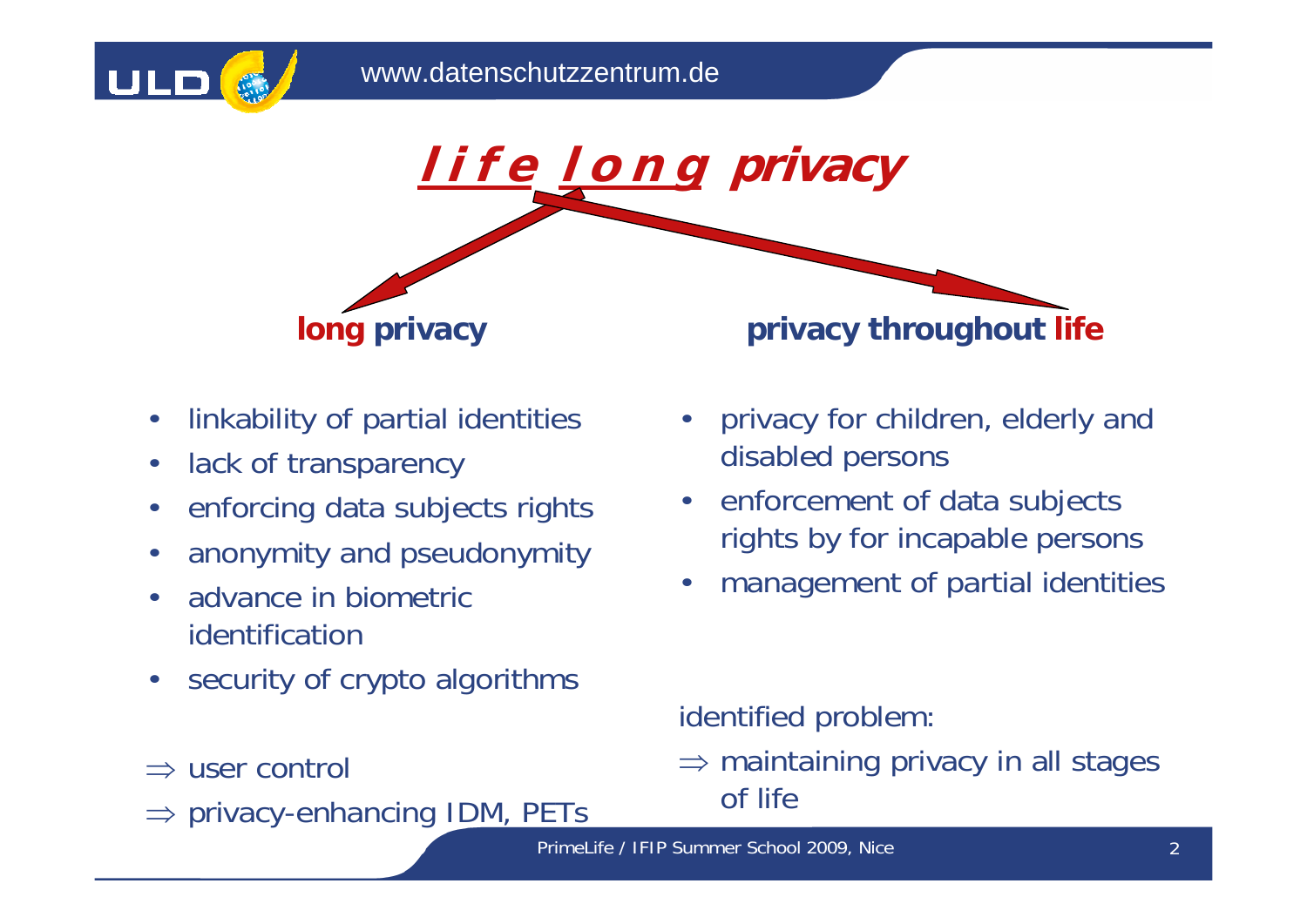

## **stages of life**

Famous artist reflecting on "The Stages of Life" ("Die Lebensstufen")



Caspar David Friedrich, about 1835 depicting childhood, adulthood, old age and eventually death using oil in canvas. (picture is public domain, source wikipedia)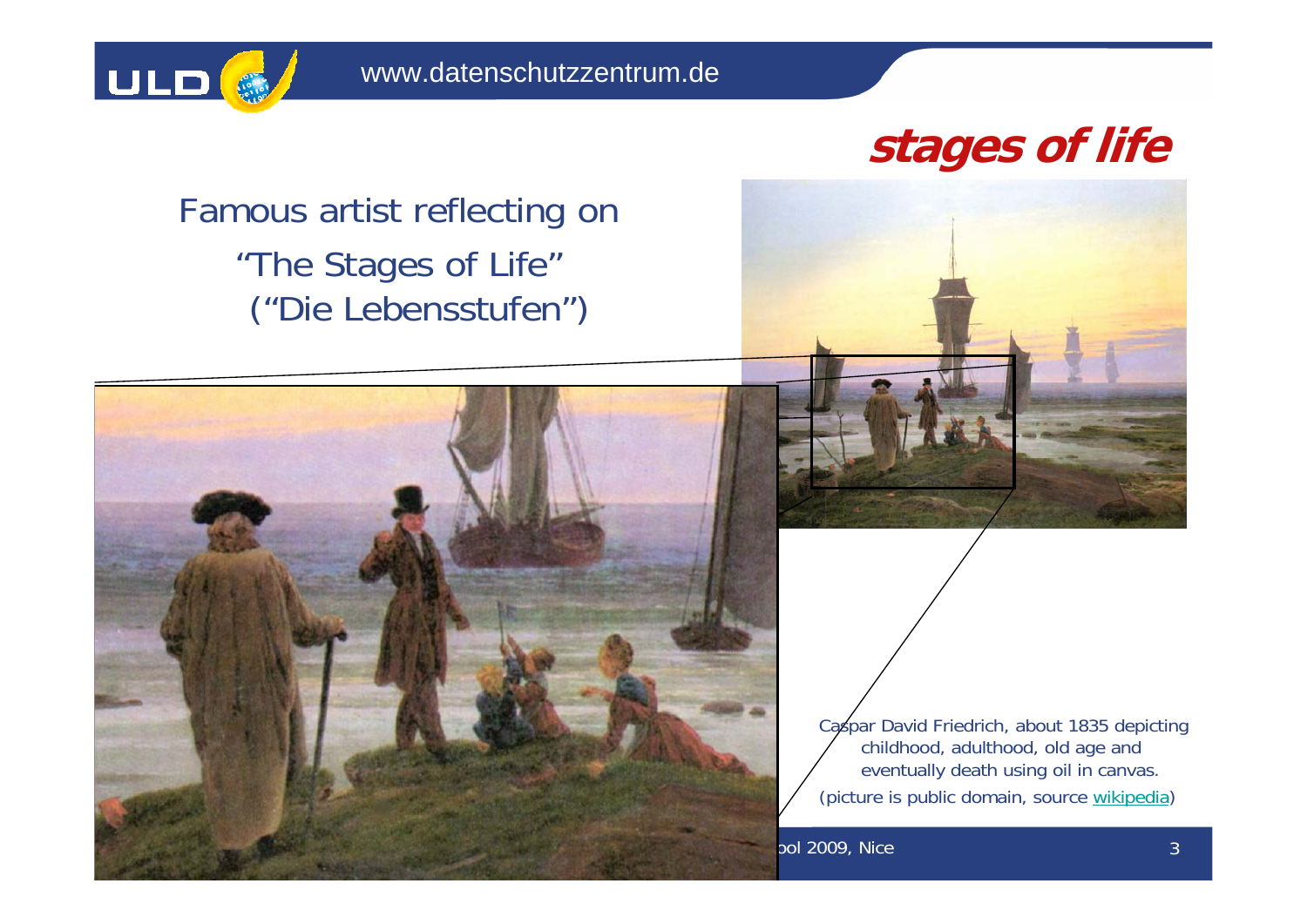



**Our focus**: capability to handle one's own privacy

A stage of life of an individual wrt to managing his privacy is a period of life in which his ability to do so remains between defined boundaries characterising this stage of life.

Such stages include:

- prenatal
- $\bullet$ childhood
- $\bullet$ adulthood
- •temporary incapability
- •old age
- •death
- •post-mortal period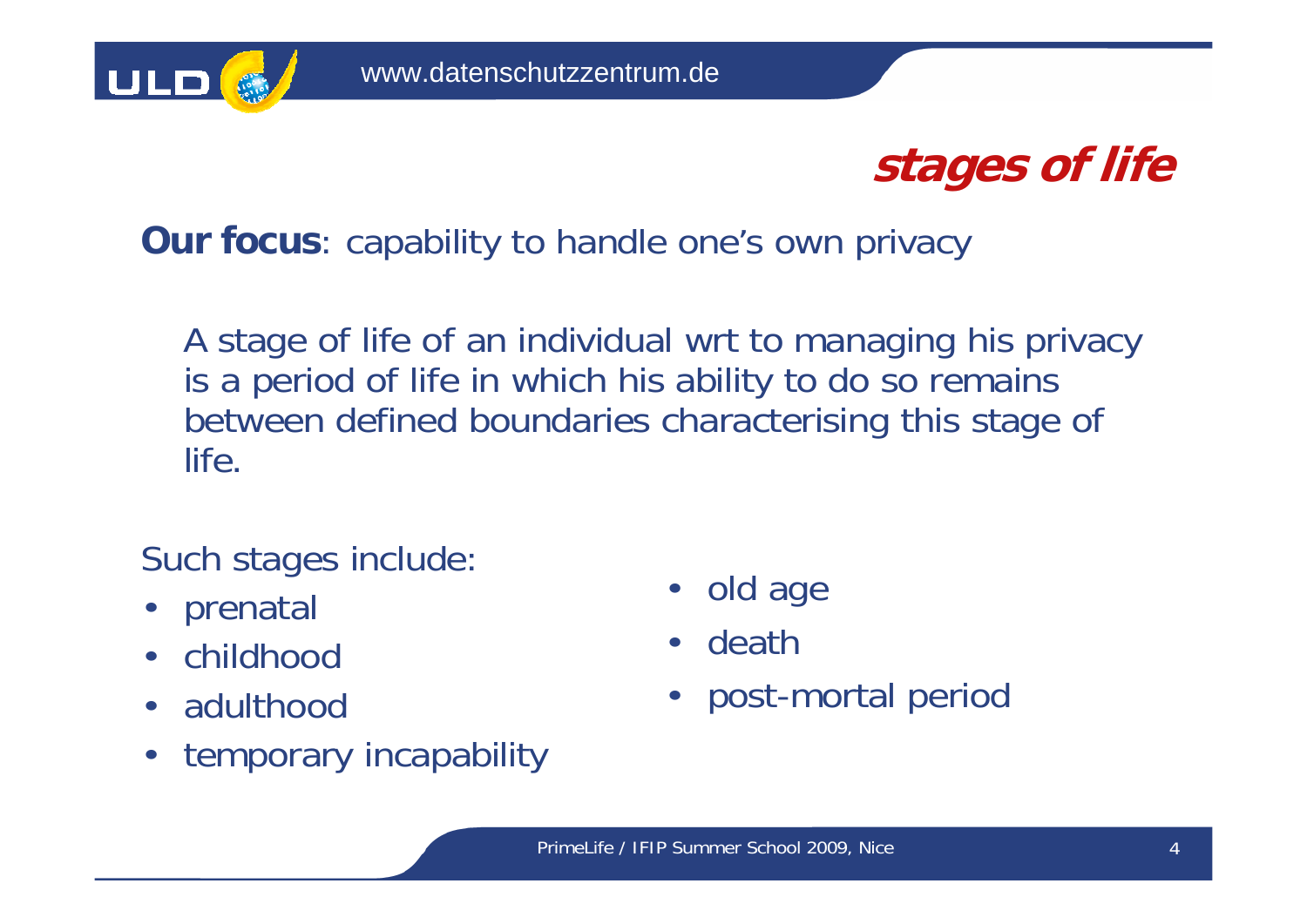

## **ability to manage one's privacy**



PrimeLife / IFIP Summer School 2009, Nice 5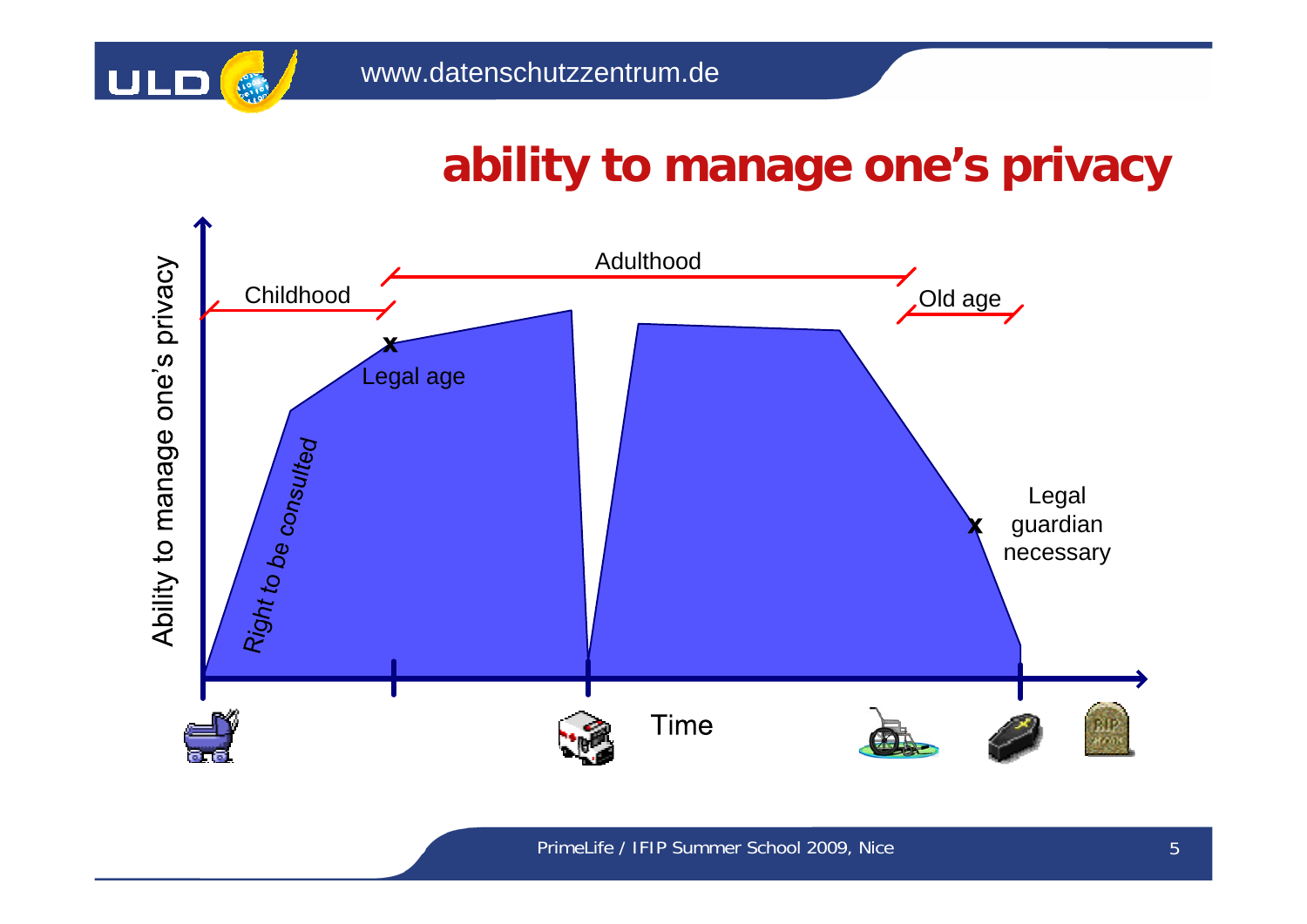

**solution: delegation**

- $\bullet$ delegation is an evident solution
- • **delegation** is a process where a **proxy** is authorised to act on behalf of a **principal** via a mandate, i.e., by transferred rights, duties and the required authority to act
- in this talk: focus on **natural persons** for principal and proxy
- • delegation is well known as agency [law] in the legal sphere, in particular in private law
- $\bullet$ but these rules are not easily transferable to privacy …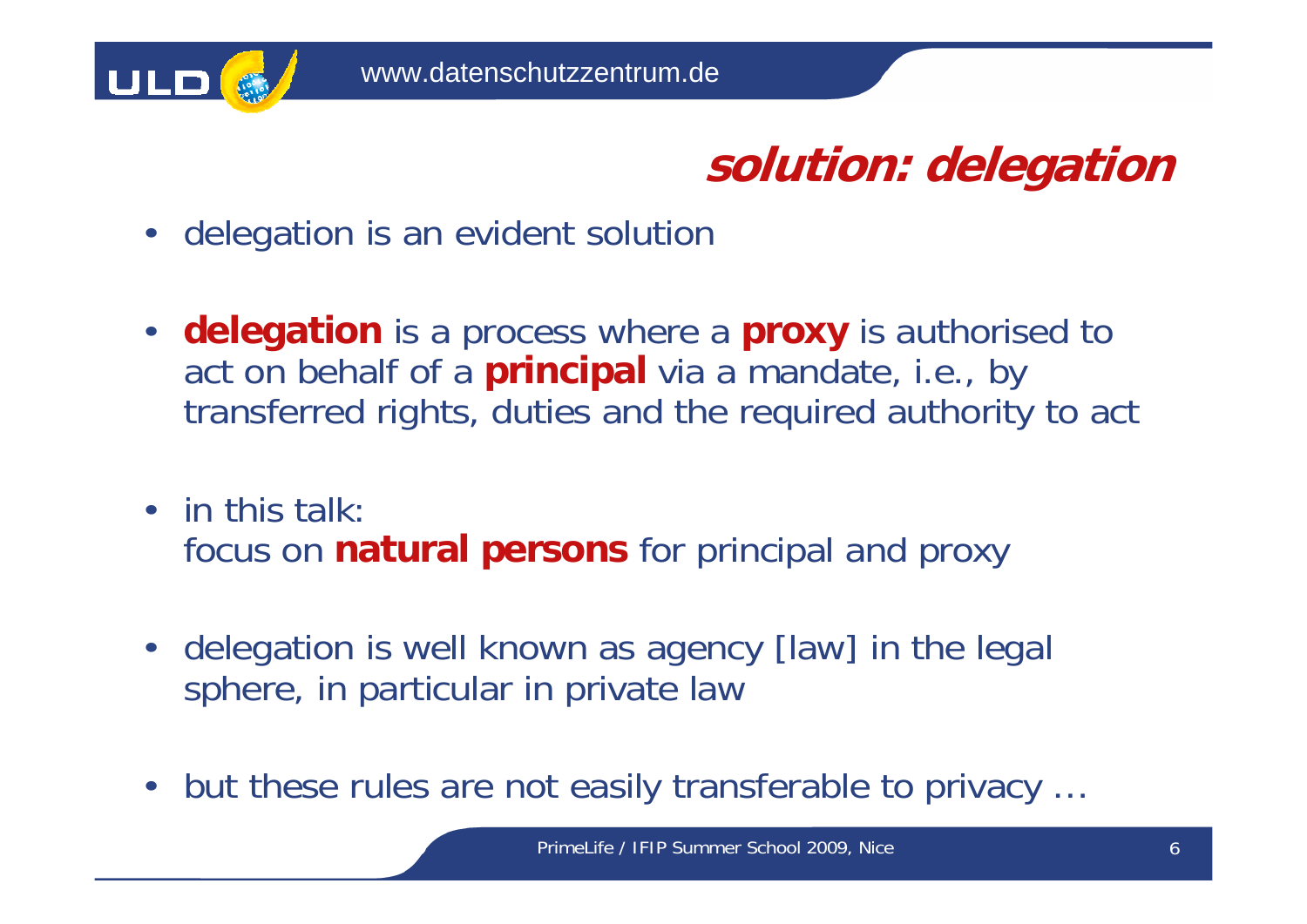

## **disclosure of data over lifetime**



PrimeLife / IFIP Summer School 2009, Nice 7 and 7 and 7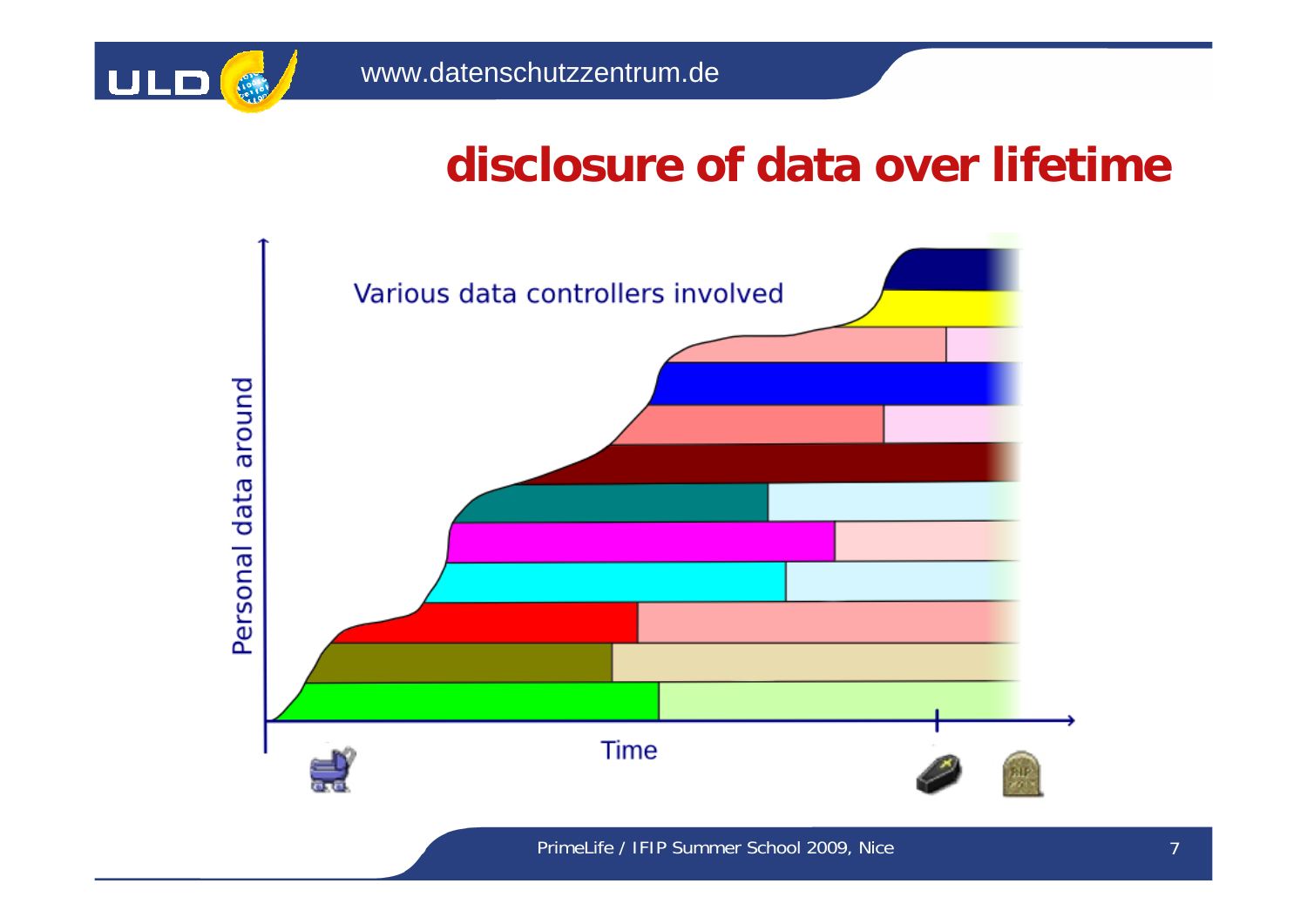

# **factual problems for principals**

### **perspectives**

- **young adults reaching maturity**
- **Persons that have temporarily been represented by a** proxy

### **problems**

- **lack of traceability of former decisions concerning one's** privacy
- **data has been spread to others meanwhile**
- ⇒ **solution**: data track
	- $\Rightarrow$  raising other questions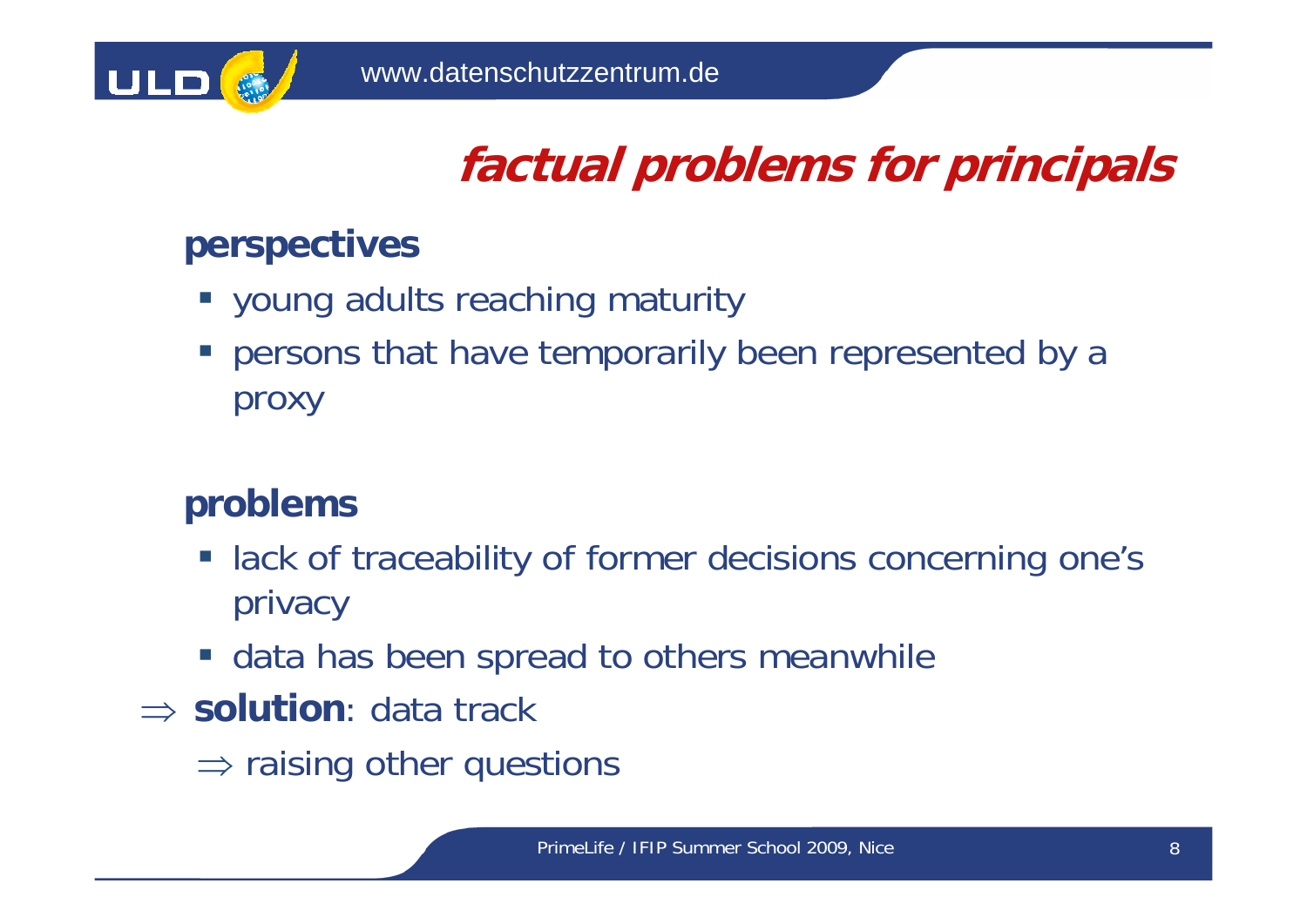

### **issues raised by data tracks**

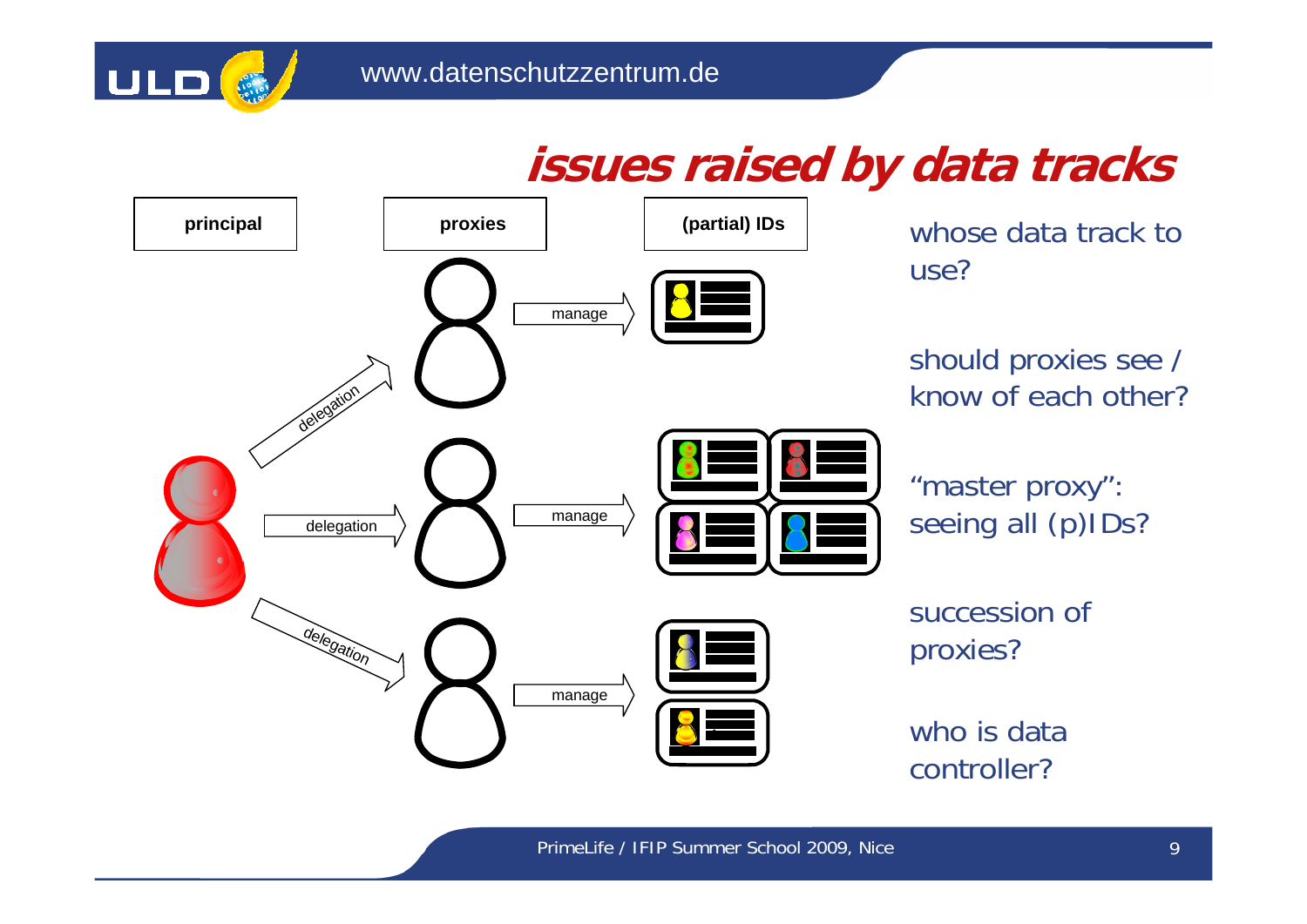

# **lacking support of proxies**

- $\bullet$  current applications and services (web shops etc.) do not natively support proxies (yet)
- •principal is currently forced to share access credentials
- •not distinguishable who actually acted
- ⇒legal and technical support necessary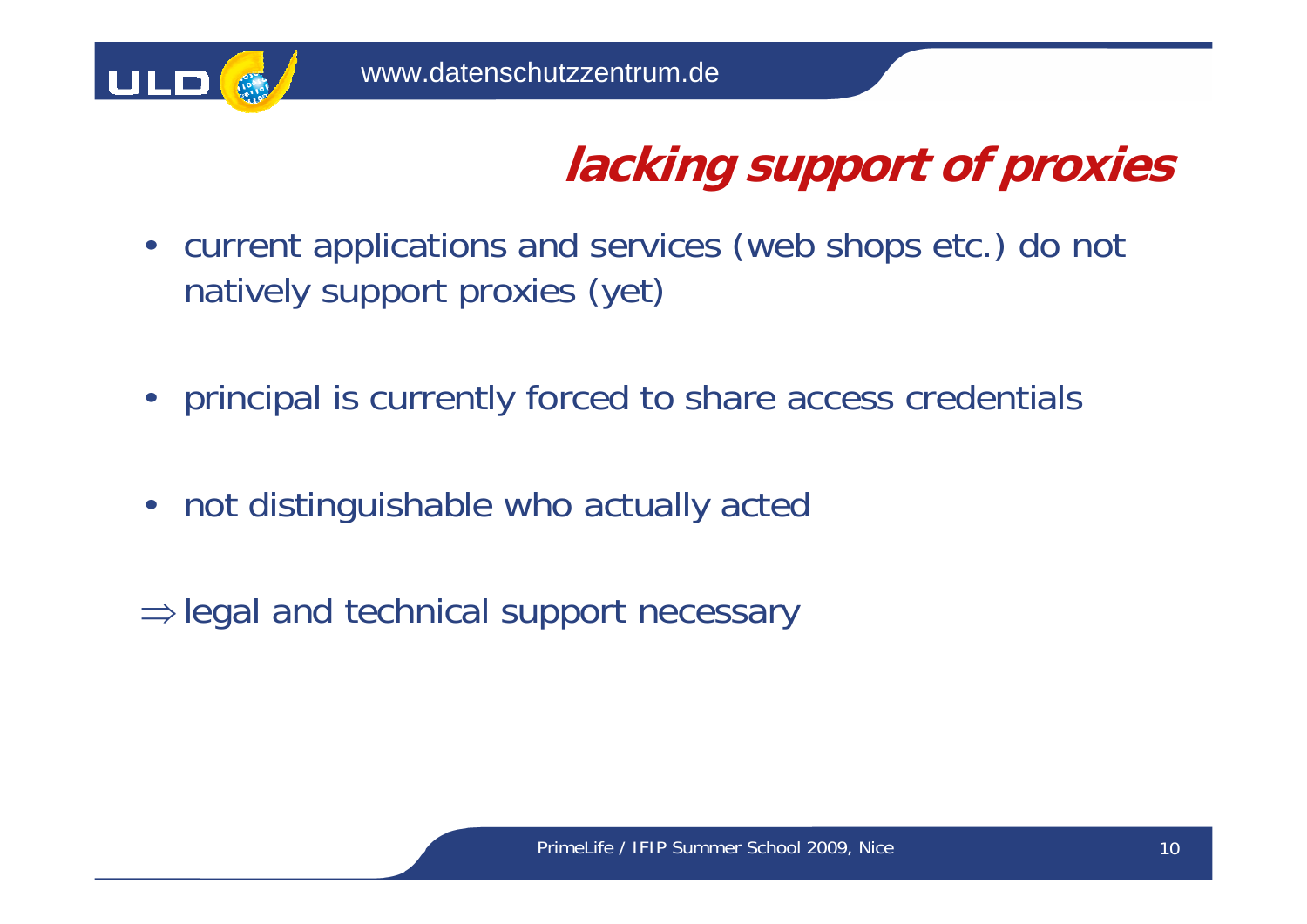



- principals should be enabled to define preferences, guidelines, conditions
- $\bullet$  binding to preferences etc. must not be overstrained
	- **Example 13 Inchefful 12**
	- **often proxies are laymen**
	- conflicting rules (e.g., legal custodian)
	- **Periority of other duties (organising homecare, ...)**
- $\bullet$  fallback option: lawmakers should define general guidelines (e.g., based on data minimisation defining proportionate exceptions)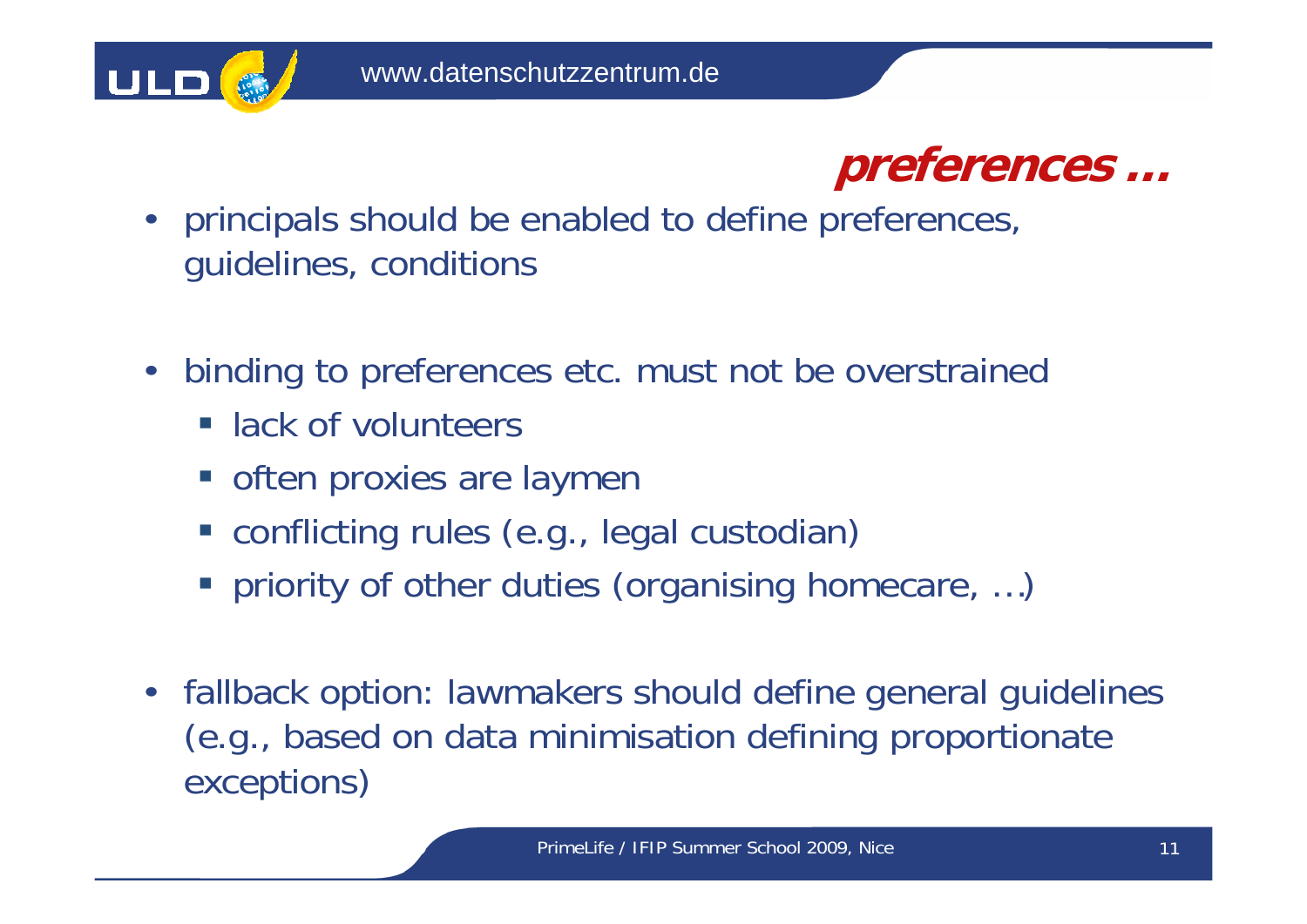



# **womb: prenatal phase**

### **challenges**

- $\bullet$ DNA information
- $\bullet$ hereditary diseases
- $\bullet$ social relations

### **solutions**

- $\Rightarrow$  enforcement by parents
- $\Rightarrow$  legal regulations required as guideline, providing minimum protection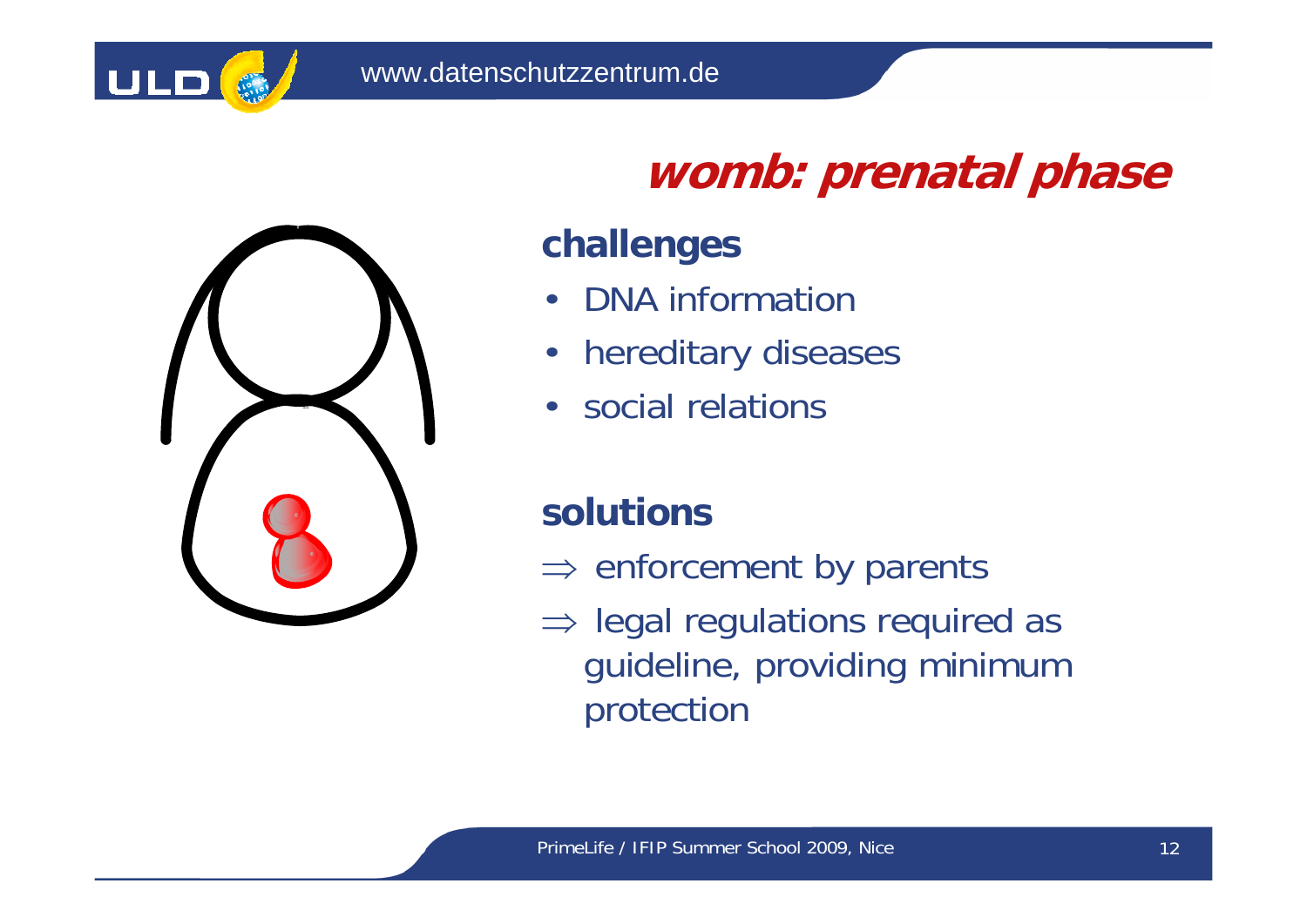

## **childhood**



#### **challenges**

- • double role of parents (proxy and data controller)
- other proxies for specific pIDs (doctors, teachers, coach), legal treatment as controllers?

### **solutions**

- •guideline: best interest
- •account for growing autonomy
- •listen carefully for preferences
- •verify consent after maturity

PrimeLife / IFIP Summer School 2009, Nice 13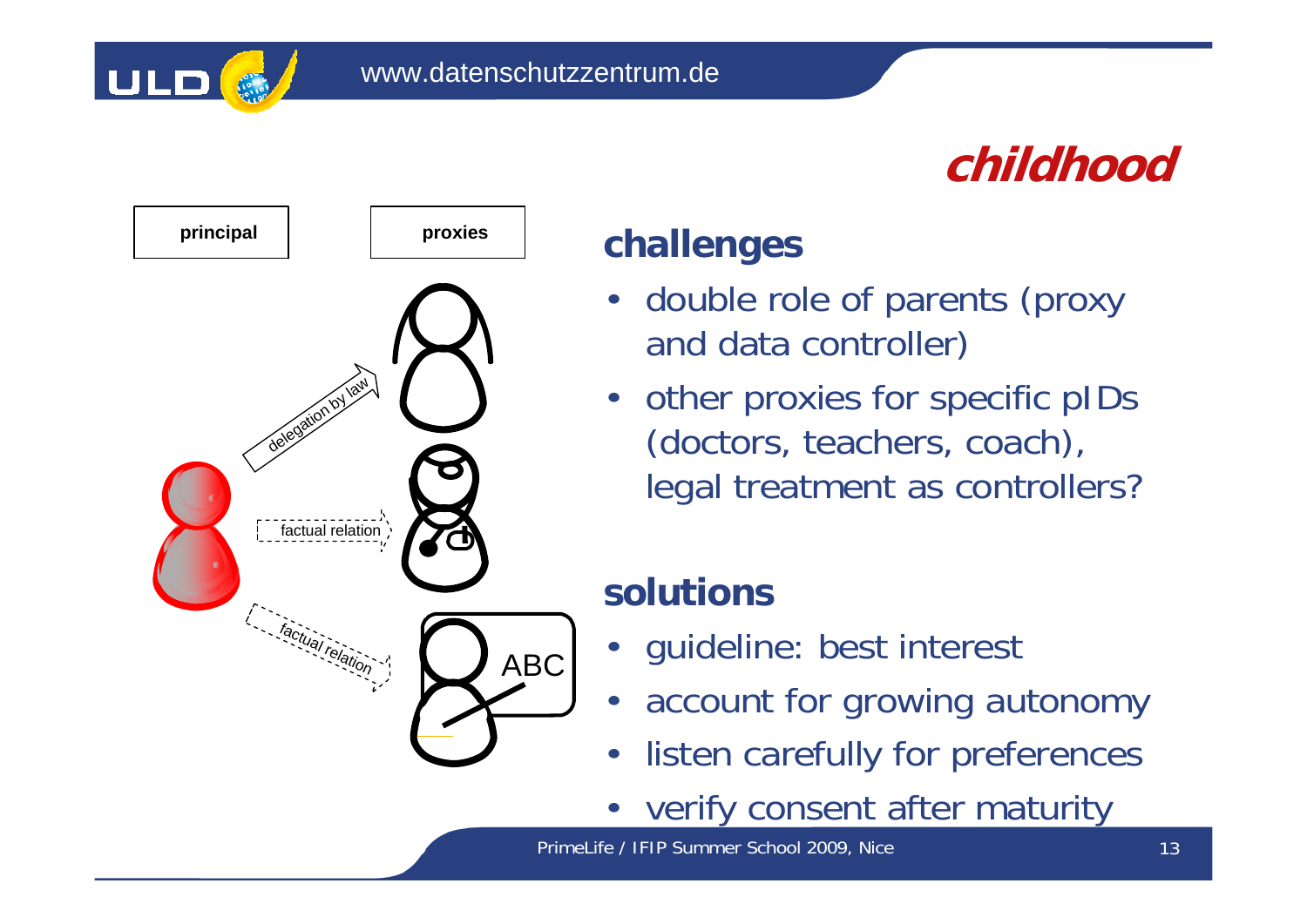

## **in general: lacking capability**

### **persons lacking capability to manage their privacy**

- rules as for children apply: listen for preferences, taking level of capability into account
- $\bullet$  legally relevant actions: privacy issues are covered by the agent [law] power of attorney
- real actions: principal should be enabled to decide on usage of personal data or be allowed to select a proxy for privacy issues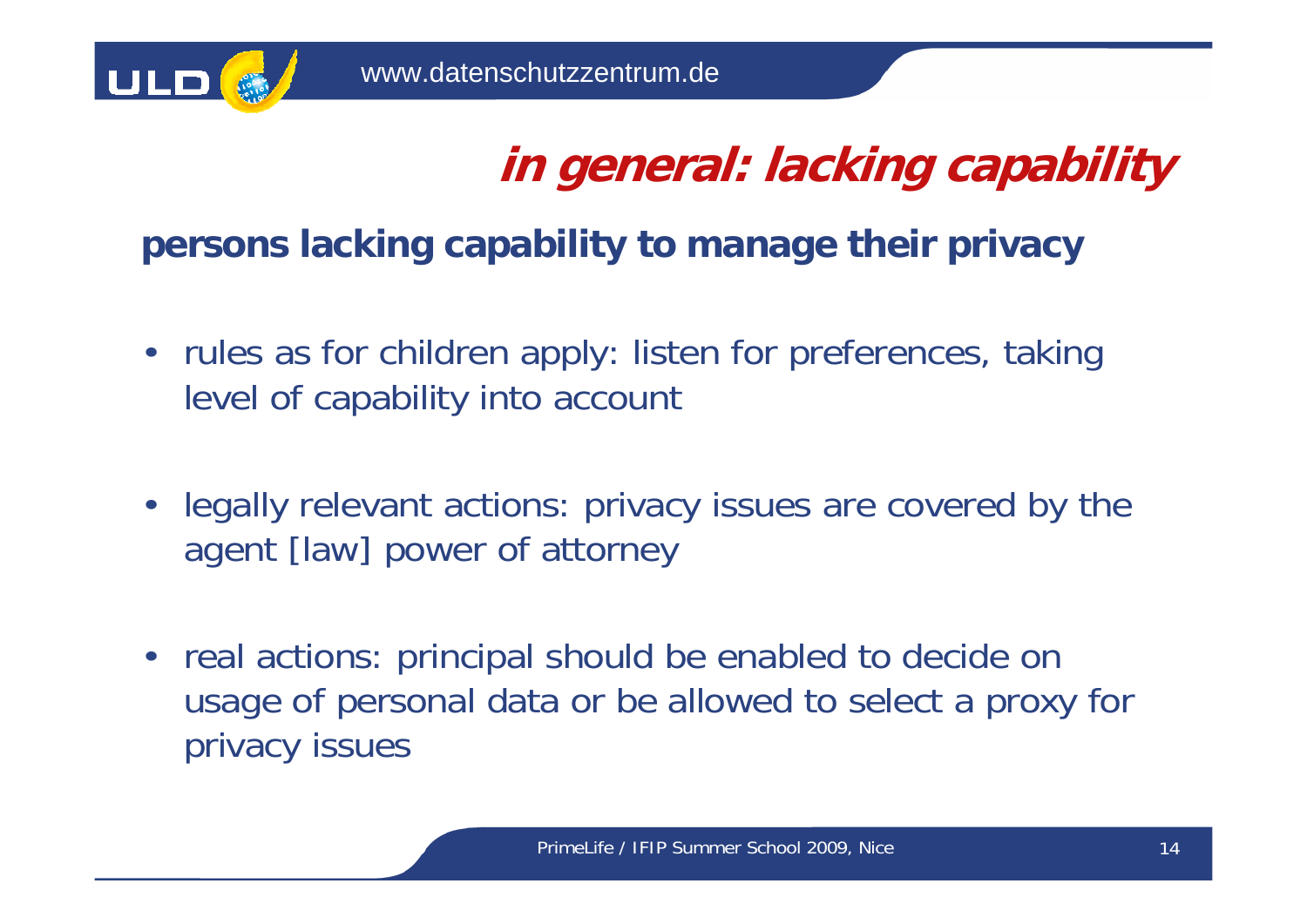



### **deceased persons**

### **starting point**

- • deceased persons are not considered data subjects by the law anymore. But: "post-mortal personality right"
	- $\mathcal{L}_{\mathcal{A}}$ law of succession: heir steps in all contractual relations
	- **who should enforce privacy? conflicting interests**

### **options**

- service providers could offer options
- choosing a "privacy proxy" for the post-mortal period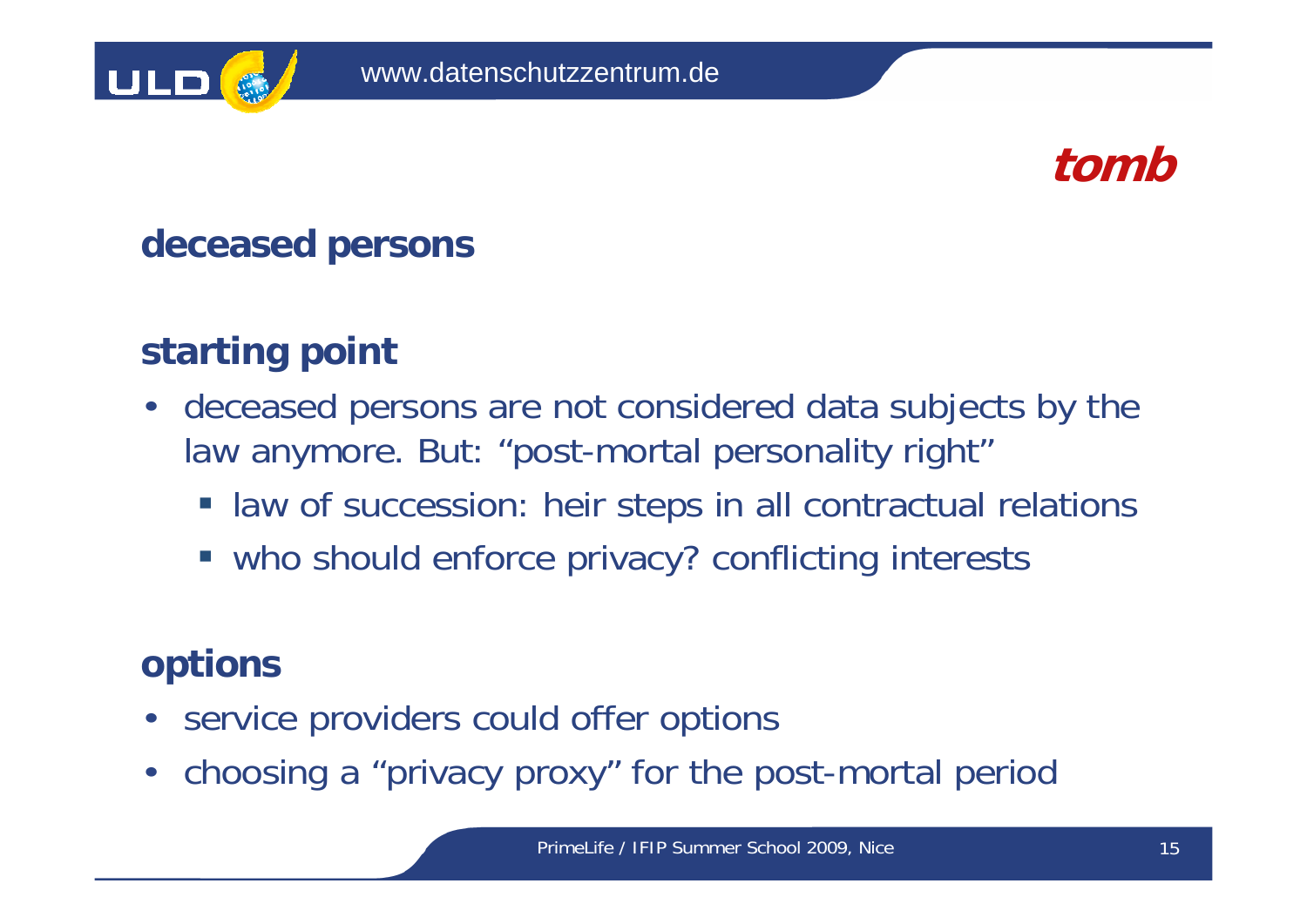

## **legal requirements**

- $\bullet$ delegation in privacy matters must be recognised by law
- proxies should act under an own (partial) identity
- control of the principal: access to own tamper-proof but transitive data collection
- protection of the proxy, nevertheless: clear liability rules
- $\bullet$  specific legal requirements (e.g., for minors, incapable persons giving guidance for cases of doubt)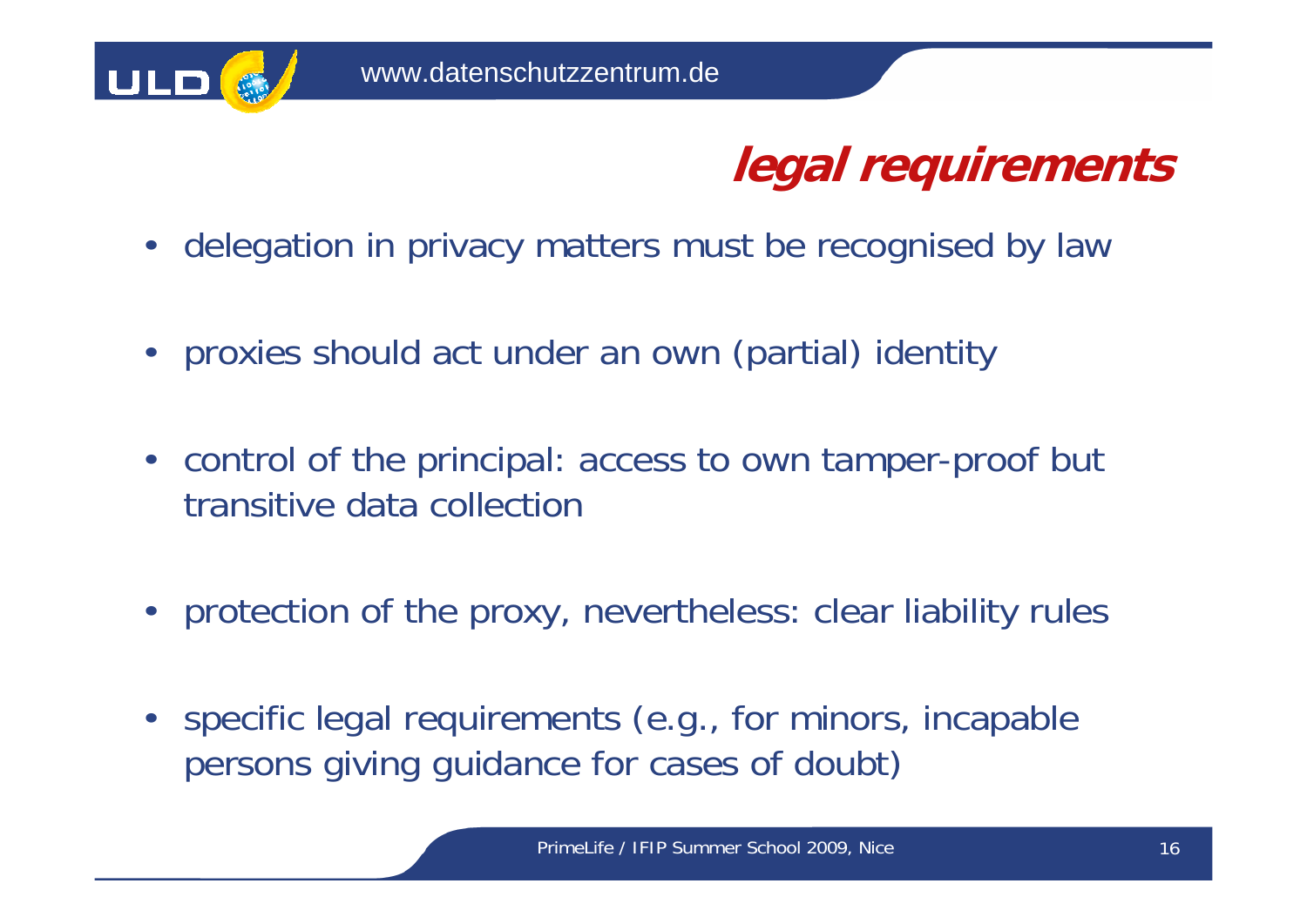

## **practical requirements**

- • technological representation of delegation (from issuance to revocation) is needed
- principal's credentials must not be used by proxy
- $\bullet$ logging / data track (both principal and proxy)
- •means to express preferences, guidelines, conditions
- •possibly: access to principal's data track to choose pID
- $\bullet$ protection of the proxy's privacy (minimisation, deletion)